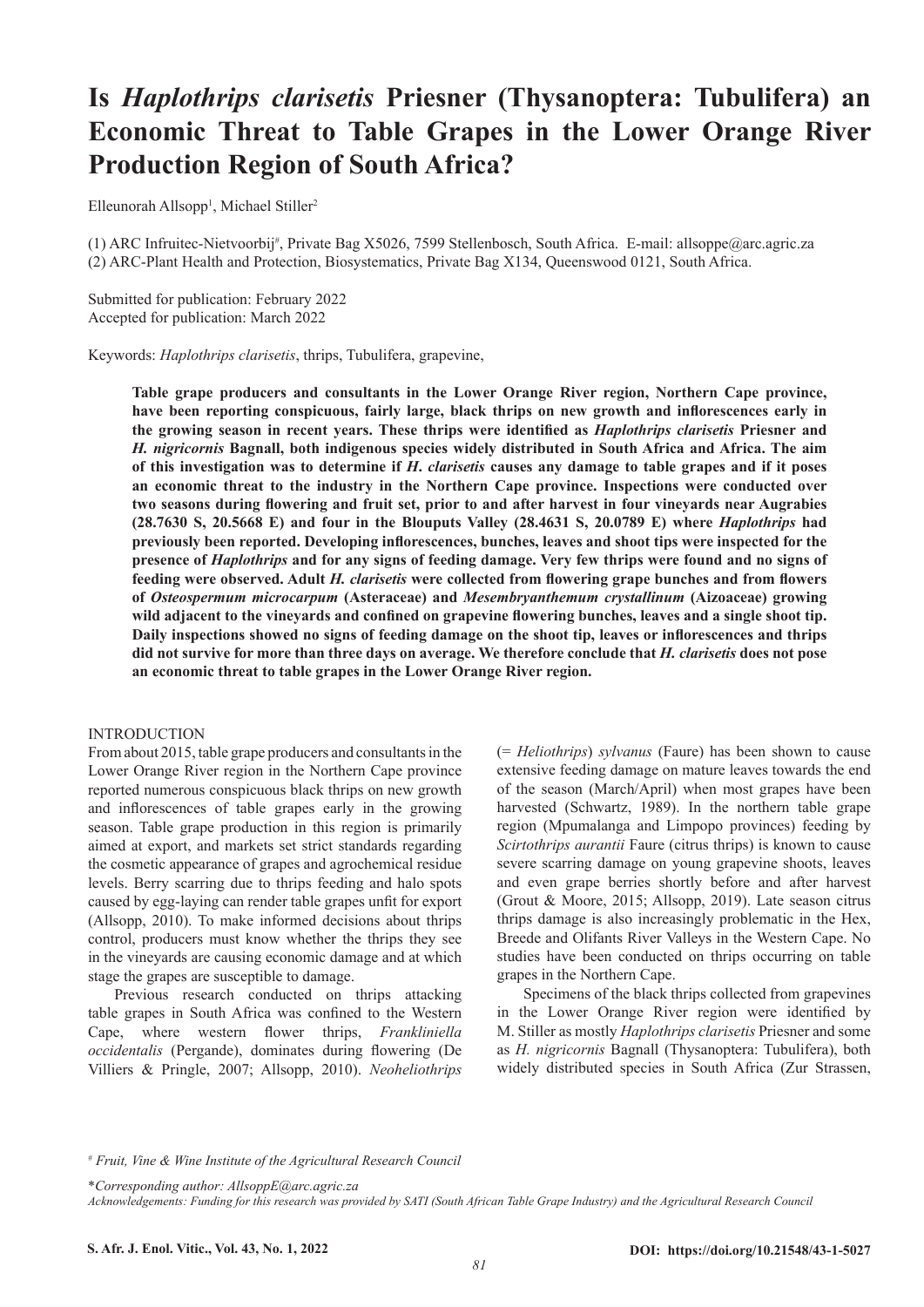2006). While *Haplothrips bedfordi* Jacot-Guillarmod is known as a predator of citrus thrips in South Africa (Jacot-Guillarmod, 1941; Grout, 2003), there are no records of either *H. clarisetis* or *H. nigricornis* causing crop damage to date. Female thrips in the sub-order Tubulifera have a tubular ovipositor with which they lay eggs on the surface of a substrate or host plant, therefore *H. clarisetis* and *H. nigricornis* will not cause the halo spot damage typical of thrips in the sub-order Terebrantia, for example western flower thrips. The biology of *H. clarisetis* and *H. nigricornis*, including whether they cause feeding damage on grapevines, is still unknown.

The aim of this investigation was to determine if *H*. *clarisetis* causes any damage to table grapes and if it poses an economic threat to the industry in the Lower Orange River region of the Northern Cape province.

### MATERIALS AND METHODS

### **Vineyard inspection**

During the 2018/19 and 2019/20 seasons vineyard inspections were conducted during flowering and fruit set, prior to harvest and after harvest in four vineyards near Augrabies (28.7630 S, 20.5668 E) and four in the Blouputs Valley (28.4631 S, 20.0789 E), Northern Cape province. Cultivars included early maturing cultivars Tawny, Flame Seedless and Prime Seedless, as well as later ripening Ralli, Early Sweet and Sweet Celebration (all cultivars on which large numbers of *Haplothrips* were reported previously). Developing inflorescences, bunches, leaves and shoot tips were inspected for the presence of *Haplothrips* and for any signs of feeding damage. Yellow and blue sticky traps were placed in the vineyards and in the adjacent natural vegetation to monitor thrips activity year-round.

### **Collection of thrips**

Grapevine flowering bunches, as well as flowers of *Osteospermum microcarpum* (Asteraceae) and *Mesembryanthemum crystallinum* (Aizoaceae), commonly known as crystalline ice plant or brakslaai, were collected in and adjacent to the trial vineyards on 9 October and 8 November 2019. Flowers of *O. microcarpum* were collected on 28 October 2020 because almost no *Haplothrips* could be found on the flowering grapevines. The irrigated grapevines were fully hydrated when the collections were made. The flowering bunches and wildflowers were placed in gauze bags, which were sealed inside plastic bags together with paper towels to absorb excess moisture and prevent dessication. The plant material with thrips was transported in a cooler box with ice packs and kept in a refrigerator overnight to reduce thrips activity. Within 24h after collection, the samples were flown to Cape Town and taken to ARC Infruitec-Nietvoorbij in Stellenbosch, where they were kept in a refrigerator at  $\pm$ 7°C to reduce thrips activity until used in the bioassays.

### *Haplothrips* **confined on grape flowering bunches**

November 2019: Five Perspex cages fitted with gauze "windows" for ventilation were prepared, each containing two flowering bunches of 'Barlinka' in small bottles of water. Bunches were cut before 09:00 from a vineyard on Nietvoorbij Research Farm (33.9141 S, 18.8639 E)

in Stellenbosch and immediately secured in small bottles of water with Parafilm M tape. Bunches were selected to contain a mixture of fully opened flowers with ample pollen and berries just beginning to set. Adult *Haplothrips* were collected from *O. microcarpum* flowers into glass vials, using a manually operated Pooter. The vials were transferred into the cages and the stoppers removed. Two cages received 25 adult *Haplothrips* each and the other three cages received 20 each.

November 2020: Five cages were prepared as described above, each containing one flowering bunch of 'Ralli' and one of 'Sultana' collected on Nietvoorbij Research Farm as described above. Bunches contained fully opened flowers with ample pollen and berries just beginning to set. Each cage received 10 adult *Haplothrips* extracted from *O. microcarpum* flowers*.*

For all bioassays the cages were kept in a breeding room with natural light and ambient temperature of  $\pm$ 24 °C. Cages were inspected daily to record thrips survival and to check for signs of feeding damage.

## *Haplothrips* **confined on grapevine shoots and leaves**

Fifteen *Haplothrips* adults extracted from flowering grape bunches were confined on a shoot of a potted grapevine ('Tawny') obtained from SA Plant, using an organza bag on 15 October 2019. Ten adult *Haplothrips* extracted from *O. microcarpum* flowers were confined on one leaf of a potted grapevine ('Tawny') and five on another leaf, using small organza bags, on 11 November 2019. All cages were inspected daily to record thrips survival and to check for signs of feeding damage.

# RESULTS AND DISCUSSION

### **Vineyard inspections**

No thrips feeding damage was observed on the berries, leaves or shoots in the vineyards during vineyard inspections over two seasons. Few *Haplothrips* were observed on the grapevines during these inspections, even though *H. clarisetis* and *H. nigricornis* were adundant on flowers of some plants adjacent to the vineyards, particularly the yellow daisy *O. microcarpum* and the succulent *M. crystallinum* (crystalline ice plant).

The sticky traps showed that several thrips species, including *F. occidentalis, F. schultzei, S. aurantii, H. clarisetis* and *H. nigricornis* were active in the natural vegetation adjacent to the vineyards during the growing season and also during winter. There was virtually no thrips activity in the vineyards during winter, as the vines were dormant and no winter cover crops were cultivated in these vineyards. Once the grapevines began to bud and grow in spring, there was a marked increase in thrips activity in the vineyards. The close proximity of the natural vegetation to the vineyards provided for easy movement of thrips between wildflowers and grapevines.

### *Haplothrips* **confined on grape flowering bunches**

Upon completion of the laboratory trials, the dead thrips were collected and their identity confirmed by M. Stiller as *H. clarisetis*. In both the 2019 and 2020 trials, only a few thrips were observed on the flowering bunches after 24 h,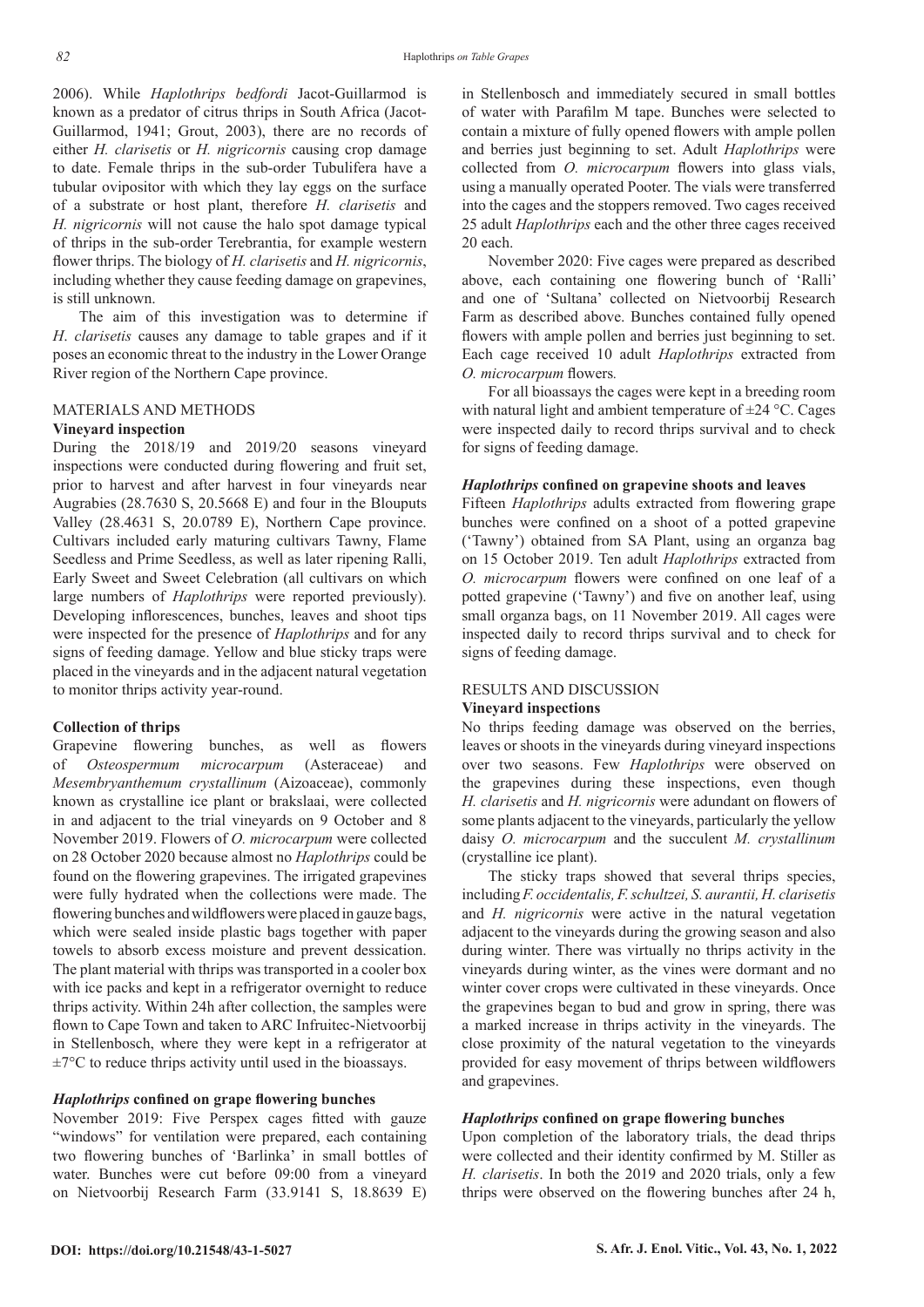while most were sitting or walking on the walls and floors of the cages. Within three days there were no surviving thrips in any of the cages, even though the flowering bunches were still looking fresh and turgid, with abundant pollen. Inspection of the flowering bunches under a dissection microscope revealed no signs of thrips feeding. On 15 November 2020, when all the thrips confined on grape flowering bunches had died, *H. clarisetis* adults on the yellow daisies collected on 28 October 2020 were still alive and active when removed from the fridge and allowed to warm up. These thrips did not have shrunken abdomens or other signs of dehydration.

### *Haplothrips* **confined on grapevine shoots and leaves**

After three days there was one surviving adult in one leaf cage and four in the other. Inspection under a binocular microscope showed that all were lethargic with abdomens shrunken, indicating that they had not been feeding. Despite probing the leaf surface with their antennae, none inserted their stylets to feed. After seven days there were two surviving thrips on the shoot tip, but they both had shrunken abdomens and died within another day. Inspection of the shoot and leaves under a microscope revealed no signs of feeding or egg laying.

During the extraction of thrips from grapevine flowering bunches and from wildflowers for the bioassays and examination of the thrips to confirm that only *Haplothrips* were used, it was evident that the thrips were active as soon as they warmed up and that they did not exhibit shrunken abdomens indicating dehydration. Neither the *H. clarisetis*  extracted from grape flowering bunches nor those from wildflowers appeared to feed or survived for any length of time on the grapevines.

According to Faure (1955) and Zur Strassen (1960, 2006), *H. clarisetis* and *H. nigricornis* occur in all provinces of South Africa. Both species are widely distributed across Southern and East Africa and have even been recorded in India (http://thripsnet.zoologie.uni-halle.de/; http://www. thrips-id.com/en/haplothrips-trybomiella-nigricornis/, accessed 5 January 2022). Faure (1955) and Zur Strassen (1960, 2006) reported that both species have been collected from a wide range of plants (mostly when in flower) from diverse plant families, for example Aizoaceae (ice plants), Asteraceae, Amarantaceae, Leguminosae and Graminae, and even on cabbage, citrus, potato and apple. However, the actual host plant status of these plants was not determined and these authors did not report any records of either species causing crop damage. As explained by Mound *et al.* (2022), collectors in the past tended to record all plants on which a thrips species was collected as a host plant, without determining if it actually fed and reproduced on these plants. This has proven to be problematic, and it also does not account for thrips that are predatory. Lewis (1997) states that the genus *Haplothrips* includes predatory species, namely *H. bedfordi, H. cahirensis* (Trybom)*, H. kurdjumovi*  Karny and *H. victoriensis* Bagnall that prey mainly on other thrips, as well as pollen feeding and phytophagous species, of which several are recognised as crop pests. For example, *H. aculeatus* (Fabricius)*, H. tritici* Kurdjumov and *H. ganglebaueri* (Schmutz) are pests on wheat, barley and rice.

Ishikawa and Kuwayama (2020) found *H. nigricornis*  (apparently introduced via imported plant material) on numerous Asteraceous weeds in Japan, but it was not linked to damage on any of the 23 plant species that they investigated. In South Africa, *H. clarisetis* has been found on citrus fruit (Gilbert, 1990), as well as mango flowers and leaves (Grové *et al*., 2001), but it was not associated with crop damage. These findings concur with our observations and results, which showed no causal link between *H. clarisetis*  and grapevine damage. Further investigation into the biology of *H. clarisetis* on its wildflower hosts is recommended to provide clarity as to whether it feeds on pollen (although it did not feed on grape pollen in the bioassays), other flower structures or is a predator of mites or other thrips.

#### **CONCLUSIONS**

We found no evidence of feeding damage on grapevines in the bioassays or vineyard inspections over two seasons and therefore conclude that *H. clarisetis* does not pose an economic threat to table grapes in the Lower Orange River region of the Northern Cape province. This means that producers do not have to apply insecticides when these thrips are seen on grapevines, even though they are very conspicuous. Avoiding unnecessary insecticide applications reduces input costs as well as the environmental impact of farming.

### LITERATURE CITED

Allsopp, E., 2010. Seasonal occurrence of western flower thrips, *Frankliniella occidentalis* (Pergande), on table grapes in the Hex River Valley, South Africa. S. Afr. J. Enol. Vitic. 31: 49-57.

Allsopp, E., 2019. Thrips management in table grapes. SA Fruit Journal 11: 63-65.

De Villiers, M. & Pringle, K.L., 2007. Seasonal occurrence of vine pests in commercially treated vineyards in the Hex River Valley in the Western Cape Province, South Africa. Afr. Entomol. 15: 241-260.

Faure, J.C., 1955. South African Thysanoptera - 4. J. ent. Soc. sth. Afr. 18: 208-234.

Gilbert, M.J., 1990. Relative population levels of citrus thrips *Scirtothrips aurantii* on commercial citrus and adjacent bush. S. Afr. J. Zool. 25: 72-76.

Grout, T.G., 2003. Major Natural Enemies. In *Integrated Pest and Disease Management*. http://www.citrusres.com/downloads/production-guidelines/ integrated-production-guidelines-vol-3/integrated-pest-and-disease.

Grout, T.G. & Moore, S.D., 2015. Citrus. In *Insects of Cultivated Plants and Natural Pastures in Southern Africa*, G.L. Prinsloo & V.M. Uys (Eds). Entomological Society of Southern Africa: 447-499.

Grové, T., Giliomee, J.H. & Pringle, K.L., 2001. Thrips (Thysanoptera) species associated with mango trees in South Africa. Afr. Entomol. 9: 153- 162.

Ishikawa, Y. & Kuwayama, K., 2020. Seasonal prevalence of the occurrence of *Haplothrips nigricornis* Bagnall on Asteraceous plants. Annual Report of the Kansai Plant Protection Society 62: 47-53. doi: 10.4165/kapps.62.47

Jacot-Guillarmod C., 1941. Studies on South African Thysanoptera – II. J. ent. Soc. sth. Afr. 4: 80–100.

Lewis, T. (ed.), 1997. Thrips as crop pests. CAB International, Oxon, New York. 740 pp.